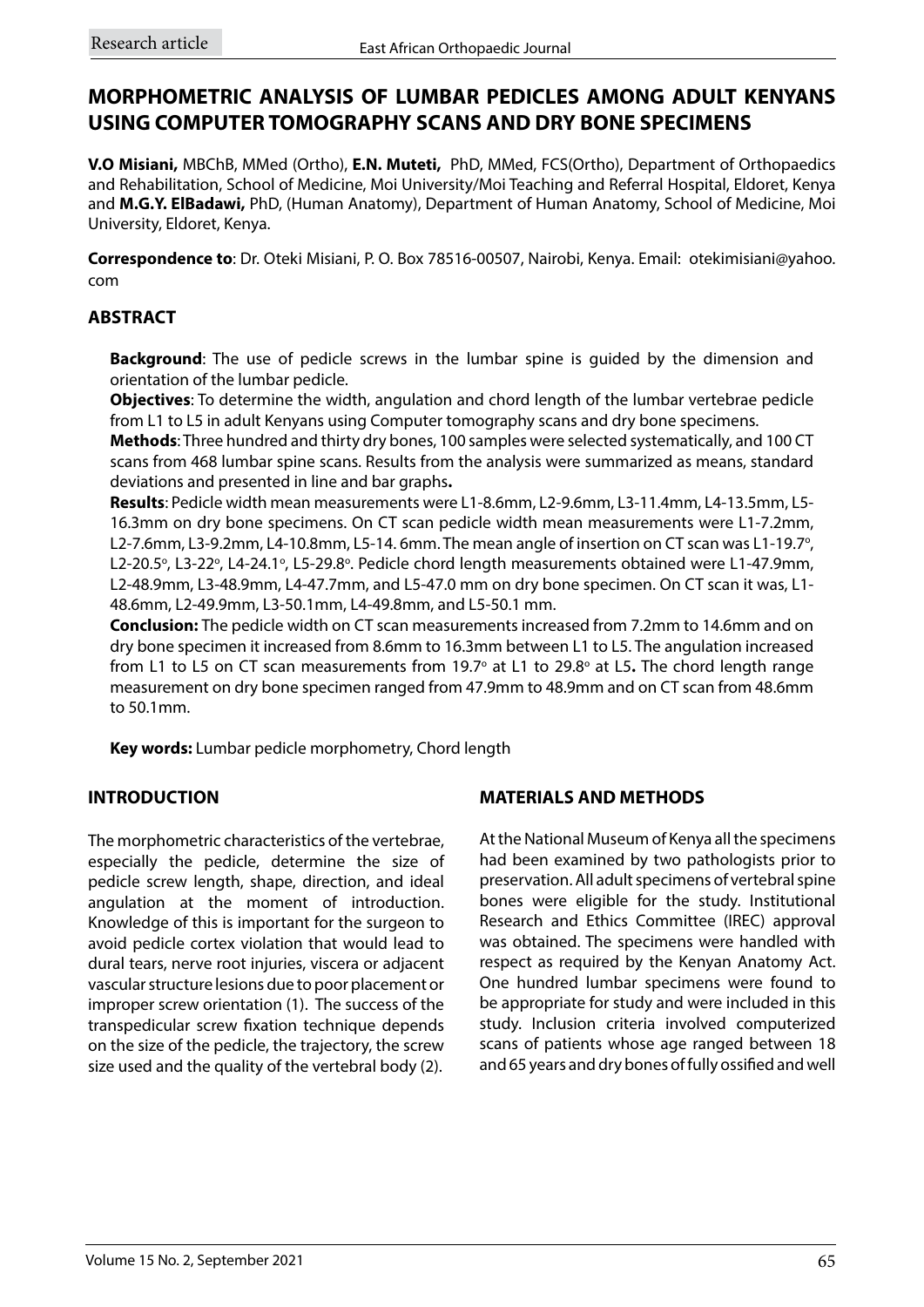preserved dry bones from the National Museums of Kenya, Nairobi. Exclusion criteria included computerized scans of patients with lumbosacral deformities such as scoliosis, spina bifida, traumatic fractures with damage to the middle and posterior columns, kyphosis and any other pathology that have destroyed the normal lumbar pedicle anatomy. Using a digital caliper, pedicle diameters were obtained in all the five lumbar vertebrae of each specimen by one investigator. The pedicle width was also obtained on computer tomography scans pedicle measurements were summarized using measures of central tendency and presented in Figures 1-4.

**Figure 1** *Dry bone pedicle width measurement*



**Figure 2** *CT scan pedicle with measurement*



**Figure 3** *Dry bone chord length measurement*



**Transverse dimension** *CT* scan chord length measurement **Figure 4**



### **Transverse dimension**

*Measurement pedicle width Measurement pedicle width*  diameter which is the medial-lateral outer cortical width of the pedicle was measured both on dry bone specimens and computer tomography scans. The results obtained are represented in Tables 1 and 2. The mean, maximum and minimum measurements obtained on Computer tomography scans and dry bone measurements.

### **Chord length**

*Measuring the pedicle chord length:* The best method of determining true pedicle dimensions is by direct and careful measurement of cadaveric specimens. Means, standard deviation, and minimum to maximum values for each were measured and tables were constructed using these data.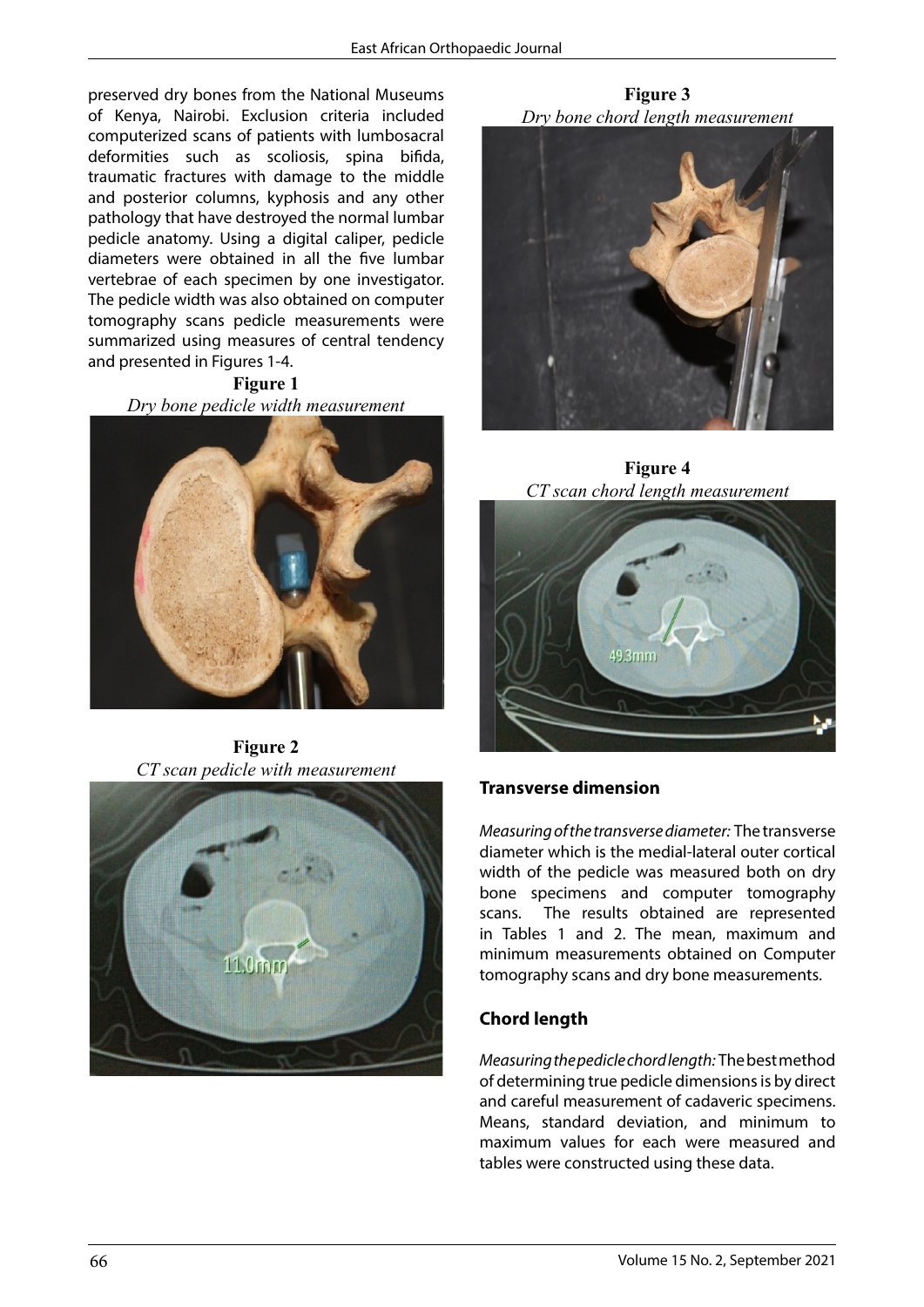*Chord length dimensions:* The chord length measurements were obtained from 100 dry bone specimens and 100 Computer tomography scans. The mean was then obtained at each lumbar vertebral level and summarized in Tables 3 and 4.

#### **Angulation measurement**

The study established the angulation of the pedicle, measured from the midline to the midaxis of the pedicle. The summary of the results is represented in Table 5**.**

#### **RESULTS**

A total of 1000 measurements were made on one hundred lumbar spine specimens.

The findings summarized in Table 1 revealed that Lumber five (L5) had the widest diameter with a maximum of 18mm, a minimum of 8.6mm

| Table 1<br>Transverse dimensions measured on CT scan in millimeters (mm) |            |            |            |              |              |  |  |
|--------------------------------------------------------------------------|------------|------------|------------|--------------|--------------|--|--|
|                                                                          | L1         |            |            | L4           |              |  |  |
| Mean                                                                     | 7.2        | 7.6        | 9.2        | 10.8         | 14.6         |  |  |
| [95% C. 1]                                                               | [6.8, 7.6] | [7.2, 8.0] | [8.7, 9.6] | [10.3, 11.3] | [14.1, 15.2] |  |  |
| <b>SD</b>                                                                | 1.5        | 1.5        | 1.6        | 1.8          | 2.1          |  |  |
| Maximum                                                                  | 10.9       | 10.4       | 12.9       | 13.9         | 18           |  |  |
| Minimum                                                                  | 4.8        | 4.9        | 5.5        |              | 8.6          |  |  |

|                                                                 |            |                | <b>Table 2</b> |              |              |  |  |
|-----------------------------------------------------------------|------------|----------------|----------------|--------------|--------------|--|--|
| Transverse dimensions measured on dry bones in millimeters (mm) |            |                |                |              |              |  |  |
|                                                                 | L1         | L <sub>2</sub> |                | L4           | L5           |  |  |
| Mean                                                            | 8.6        | 9.6            | 11.4           | 13.5         | 16.3         |  |  |
| [95% C. 1]                                                      | [8.3, 8.9] | [9.2, 10.0]    | [10.9, 11.9]   | [13.0, 14.1] | [15.8, 16.8] |  |  |
| <b>SD</b>                                                       | 1.1        | 1.6            | 1.9            | 2.1          | 1.7          |  |  |
| Maximum                                                         | 10.8       | 12.8           | 14.8           | 16.3         | 20.2         |  |  |
| Minimum                                                         | 5.3        | 5.9            | 8              | 8            | 11.8         |  |  |

and an average of 14.6mm based on CT scan measurements. A gradual increment was noted from L1 to L5 both on dry bone measurement and computerized tomography measurements.

Table 2 shows there is an increment in the average transverse dimensions in the dry bones from 8.6mm to 16.3mm at L1 and L5 respectively. This was evident from the shortest minimum transverse dimensions of 5.3mm at L1 and the longest minimum transverse dimensions of 11.8mm at L5. In the same view, the maximum transverse dimensions were 10.8mm at L1 and the longest transverse dimensions was 20.2mm at L5.

| Average chord lengths of dry bone specimens using Vernier caliper in millimeters (mm) |              |              |              |              |              |  |  |  |
|---------------------------------------------------------------------------------------|--------------|--------------|--------------|--------------|--------------|--|--|--|
| Lumbar vertebrae                                                                      |              |              |              | L4           |              |  |  |  |
| Mean                                                                                  | 47.99        | 48.9         | 48.9         | 47.7         | 47.0         |  |  |  |
| $[95%$ CI]                                                                            | [47.3, 48.6] | [48.4, 49.5] | [48.4, 49.5] | [47.2, 48.2] | [46.5, 47.5] |  |  |  |
| <b>SD</b>                                                                             | 2.3          | 1.9          | 2.1          | 1.9          | 1.8          |  |  |  |
| Longest                                                                               | 54           | 55           | 55           | 54           | 54           |  |  |  |
| Shortest                                                                              | 43           | 46           | 44           | 44           | 43           |  |  |  |

**Table 3** *Average chord lengths of dry bone specimens using Vernier caliper in millimeters (mm)*

From the data collected on the dry bone specimens the longest mean length obtained was at lumbar vertebrae 3 and lumbar vertebrae 2 with a mean of 48.9mm. The range obtained was from 55mm to 43mm.The longest being at lumbar vertebrae 2 and lumbar vertebra 3-55mm and the shortest being at lumbar vertebrae 1 and lumbar vertebrae 5-43mm.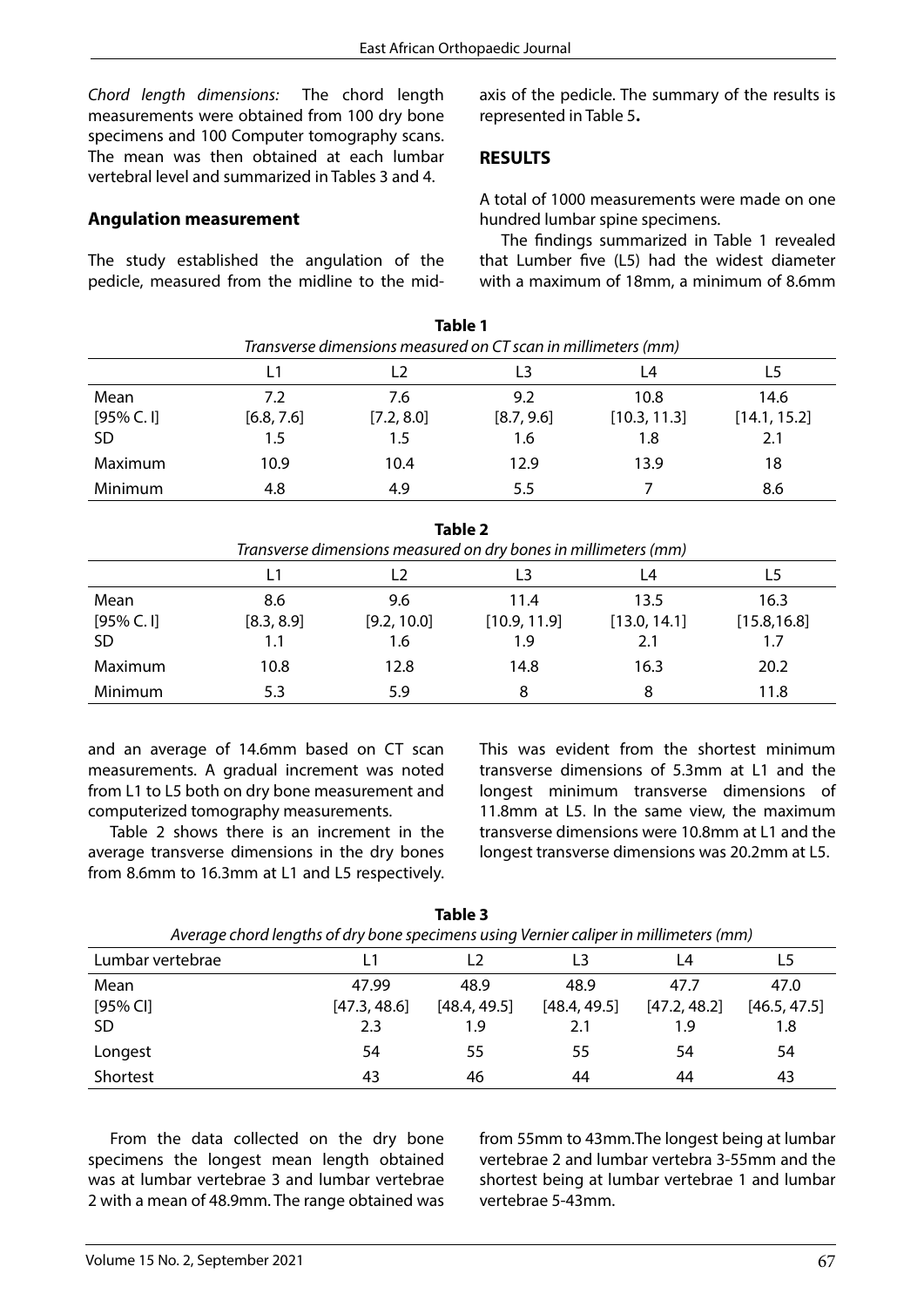| Average chord lengths based on computer tomography scans in millimeters (mm) |              |              |              |              |              |  |  |  |  |
|------------------------------------------------------------------------------|--------------|--------------|--------------|--------------|--------------|--|--|--|--|
| Lumbar vertebrae                                                             |              |              | L3           | L4           | L5           |  |  |  |  |
| Mean                                                                         | 48.6         | 49.9         | 50.1         | 49.8         | 50.1         |  |  |  |  |
|                                                                              | [47.4, 49.8] | [48.9, 50.9] | [49.3, 50.9] | [48.9, 50.7] | [49.1, 51.0] |  |  |  |  |
|                                                                              | 4.2          | 3.5          | 2.8          | 3.2          | 3.3          |  |  |  |  |
| Longest                                                                      | 59.5         | 59.9         | 58.5         | 57.3         | 57.4         |  |  |  |  |
| Shortest                                                                     | 38           | 42.3         | 44.8         | 43.8         | 41.9         |  |  |  |  |

**Table 4**

From the data collected on the Computer tomography scans the longest mean length obtained was at lumbar vertebrae 3 and lumbar vertebrae 5 with a mean of 50.1mm. The range obtained was 59.9mm to 38mm. The longest chord length was at lumbar vertebrae 2 with-59.9mm and the shortest lumbar vertebrae being at L1- 38.0mm.

| Table 5<br>Angle of insertion in degrees |              |                |              |              |              |  |  |  |
|------------------------------------------|--------------|----------------|--------------|--------------|--------------|--|--|--|
|                                          | L1           | L <sub>2</sub> | L3           | L4           | L5           |  |  |  |
| Mean                                     | 19.7         | 20.5           | 22           | 24.1         | 29.8         |  |  |  |
| [95% C. 1]                               | [19.1, 20.4] | [19.8, 21.1]   | [21.4, 22.6] | [23.6, 24.7] | [29.0, 30.6] |  |  |  |
| <b>SD</b>                                | 2.4          | 2.4            | 2.2          | 1.9          | 2.9          |  |  |  |
| Maximum                                  | 25.4         | 25.9           | 26.9         | 28.3         | 36           |  |  |  |
| Minimum                                  | 15.4         | 12.5           | 18.4         | 20.2         | 23.1         |  |  |  |

The study observed an average subsequent increment of  $2^{\circ}$  in subsequent lumbar vertebrae. Lumber five (L5) had the largest angle of insertion of 29.8<sup>0</sup> followed by lumber four (L4) had an average of 24.1<sup>o</sup>. Lumber three (L3) had an average angle of insertion of 22.0<sup>0</sup>. Lumber two (L2) had an average angle of insertion of 20.5<sup>0</sup> whereas lumber one had an average angle of insertion of 19.7<sup>o</sup>. These measurements were based on CT scan.

#### **Angle of insertion among male and female population**

The study measured angle of insertion and recorded the differences and variations in different age groups of both sexes. The results are as shown in Table 6.

Table 6 shows that the female population has slightly wider angulations of the pedicle from the

| Comparison between angle of insertion among males and females |      |        |      |        |      |        |      |        |      |        |
|---------------------------------------------------------------|------|--------|------|--------|------|--------|------|--------|------|--------|
|                                                               |      |        |      |        | 4 ا  |        |      |        |      |        |
|                                                               | Male | Female | Male | Female | Male | Female | Male | Female | Male | Female |
| Mean                                                          | 19.3 | 20.1   | 20.6 | 20.3   | 21.8 | 22.2   | 23.8 | 24.4   | 29.4 | 30.2   |
| Max                                                           | 15.4 | 23.3   | 24.4 | 25.9   | 26.9 | 26.8   | 28.2 | 28.3   | 35.3 | 36     |
| Min                                                           | 25.4 | 16     | 17   | 12.5   | 18.8 | 18.4   | 20.2 | 21.5   | 24.6 | 23.1   |

| Table 6                                                      |  |
|--------------------------------------------------------------|--|
| omparison between anale of insertion amona males and females |  |

midpoint as compared to the male population. The angle of insertion in female pedicles range between  $16^{\circ}$  at L1 and 36 $^{\circ}$  at L5. The angle of insertion in the male population had a range between  $15.4^{\circ}$  to  $35.3^{\circ}$  from L1 to L5.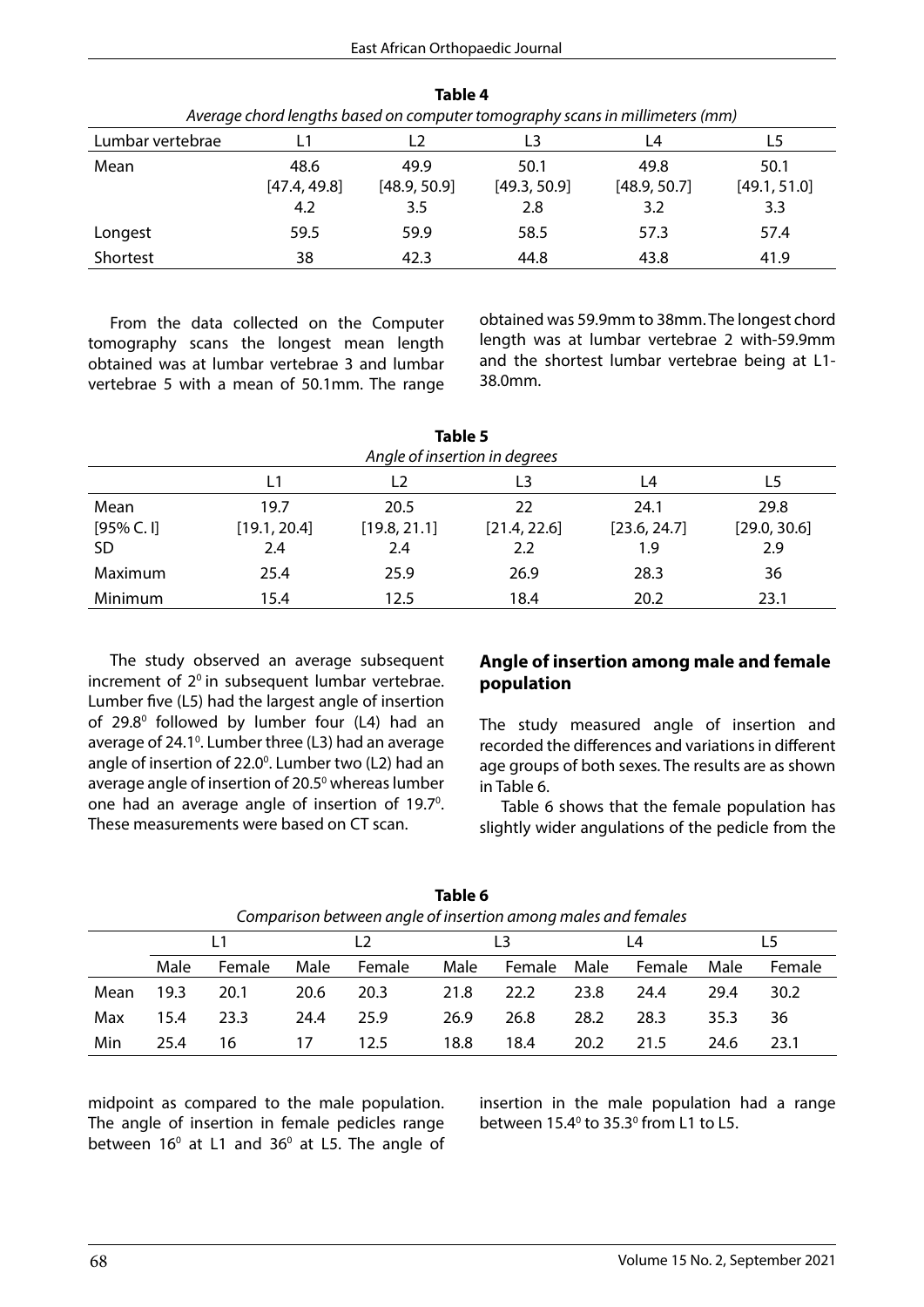### **DISCUSSION**

#### **Morphometric analysis lumbar pedicles**

The study evaluated lumbar vertebral pedicle width of the Kenyan population using Computed Tomography (CT) and dry bone measurement reporting a minimum mean value of 7.2mm and 8.6mm at L1 respectively and a mean maximum of 14.6mm and 16.3mm at L5 on CT scan based measurements and dry bone measurements respectively. In the same way it was shown that there was more variation in results from L1 to L5 vertebra. This was in agreement with findings demonstrated in other studies done by Kovacs *et al (*3).

The progressive increment noted both on CT scan measurement and dry bone measurement was very similar to another results obtained in various other studies on other population study by Kovacs *et al(*3). Findings are summarized in Tables 7 and 8. The results of pedicle cortical width in different populations are shown below. As can be seen, these studies showed a progressive increase in width from L1 to L5.

| Results of pedicle cortical width in different populations |        |     |     |      |      |      |  |  |
|------------------------------------------------------------|--------|-----|-----|------|------|------|--|--|
| Population (author, year)                                  | Method |     | L2  | 13   | L4   | L5   |  |  |
| Kenyan. (current study)                                    | C I    | 7.2 | 7.6 | 9.2  | 10.8 | 14.6 |  |  |
| Mexicans. (Fluoroscopía, 2009) (4)                         | C I    | 7.8 | 8.2 | 9.5  | 10.7 | 14.3 |  |  |
| Koreans. (Kim, Lee, Chung, Kim, & Kim, 1994) (5)           | CT     | 8.1 | 8.5 | 10.0 | 11.5 | 16.5 |  |  |
| Israelites. (Castro-Reyes et al., 2015)(6)                 | CТ     | 5.6 | 7.7 | 8.9  | 11.4 | 13.7 |  |  |
| Egyptians. (Maaly et al., 2010) (7)                        | C.I    | 6.6 | 8.8 | 10.1 | 12.9 | 18.9 |  |  |

**Table 7**

| Table 8                                                    |
|------------------------------------------------------------|
| Results of pedicle cortical width in different populations |

| <u>NESURS OF DEGICLE CONTIGUE WIGHT IN GILLETENT DODUIGHOUS</u> |          |     |                |                |      |      |  |  |
|-----------------------------------------------------------------|----------|-----|----------------|----------------|------|------|--|--|
| Population (author, year)                                       | Method   | L1  | L <sub>2</sub> | L <sub>3</sub> | L4   | L5   |  |  |
| Kenyan (current study)                                          | Dry bone | 8.6 | 9.6            | 11.4           | 13.5 | 16.3 |  |  |
| Turkish. (Morales-Avalos, et al., 2015)(8)                      | Dry bone | 6.4 | 6.6            | 8.6            | 10.8 | 12.4 |  |  |
| Japanese. (Nojiri, Matsumoto, Chiba, & Toyama, 2005)(9)         | Dry bone | 7.4 | 7.8            | 9.1            | 10.1 | 11.1 |  |  |
| Indians. (Acharya, Dorje, & Srivastava, 2010)(1)                | Dry bone | 7.2 | 7.6            | 8.9            | 11.1 | 13.9 |  |  |
| Arabs. (El Sayed, Saab, El Shishtawy, & Hassan, 2014)(10)       | Dry bone | 8.7 | 9              | 10.5           | 11.1 | 12.5 |  |  |
| Mexicans. (Castro-Reyes et al., 2015)(11)                       | Dry bone | 7.4 | 7.8            | 9.1            | 10.7 | 14.7 |  |  |

The results presented in Tables 7 and 8 are in agreement with other previous studies showing that there is an increase in pedicle width from L1 to L5 pedicle both on dry bone specimen and CT scan.

The chord length range measurement on dry bone specimen ranged from 47.9mm to 48.9mm and on CT scan from 48.6mm to 50.1mm. The male population has a longer mean chord length at each vertebral level as compared to the female population. These results are in agreement with those by Amonoo-Kuofi (2) who studied the lengths of pedicles on radiographs of 270 males and 270 females. He observed variations in different age groups and at different levels of lumbar spine. He also showed that there was a cephalocaudal increase of the length of pedicles from L1-L5 in males and females.

The angulation increased from L1 to L5 on CT scan measurements from 19.7<sup>°</sup> at L1 to 29.8<sup>°</sup> at L5. This increment as from L1 to L5 is in agreement to the study done by Gerszten *et al* (11). From the study the female population has slightly wider angulations of the pedicle from the midpoint as compared to the male population. The angle of insertion in female pedicles range between 160 at L1 and  $36^{\circ}$  at L5. The angle of insertion in the male population had a range between  $15.4^{\circ}$  to  $35.3^{\circ}$ from L1 to L5 as documented by Gerszten *et al* (11).

### **CONCLUSIONS**

The present study accurately describes the dimension and orientation of the lumbar vertebral pedicle in Kenya. Based on the results, it can be stated that there exists a great variation in the